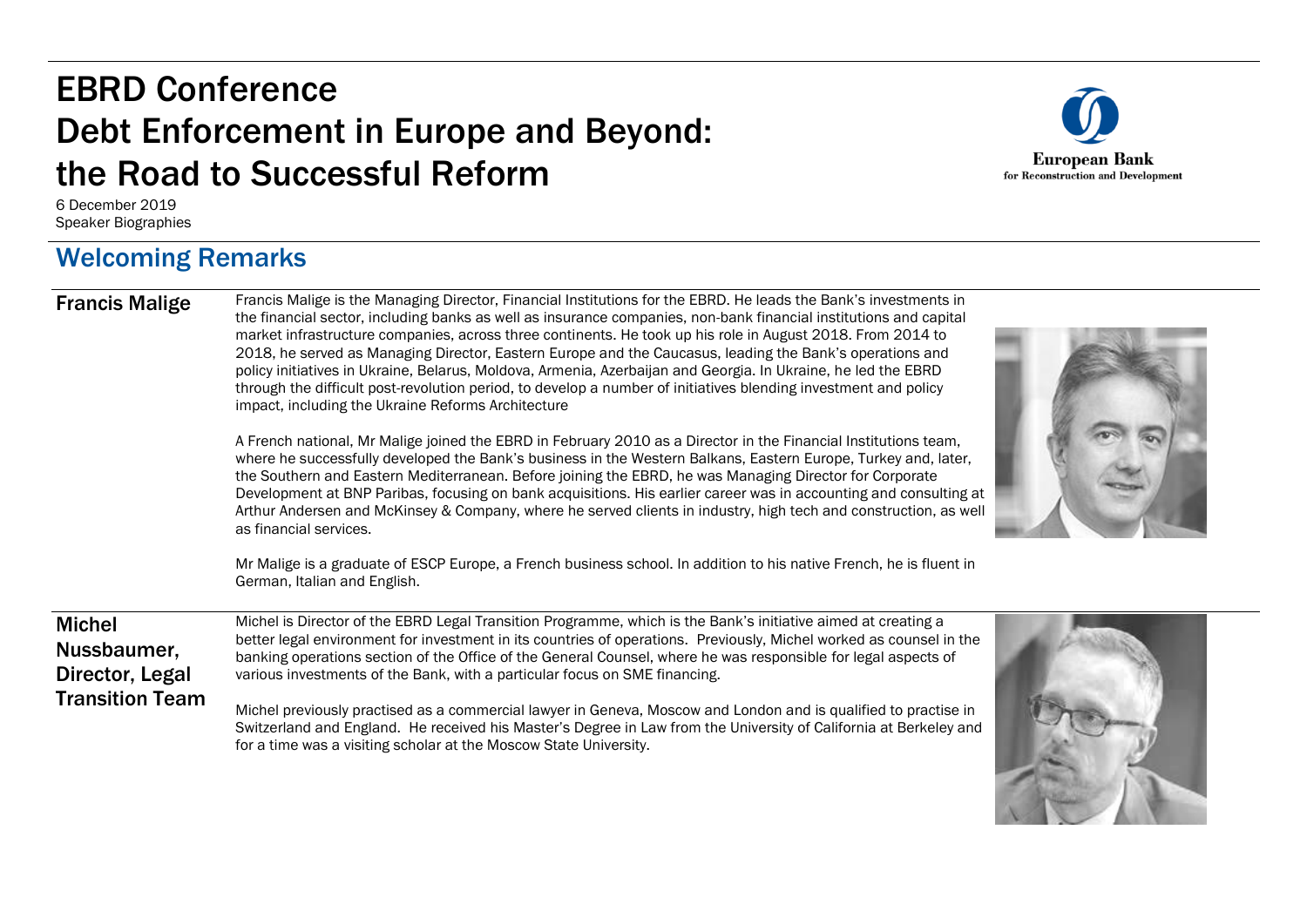### 1. Presentation of the Study on the Legal Framework for Enforcement of Creditors' Claims in Selected EBRD Countries

| <b>Catherine Bridge</b><br><b>Zoller</b>        | Catherine Bridge Zoller is a Senior Counsel for restructuring and insolvency in the EBRD's Legal Transition Team,<br>which aims to promote an investor-friendly, transparent and predictable legal environment in the EBRD countries<br>of operations. Since joining the Bank in 2012, Catherine has led a number of EBRD projects spanning from<br>insolvency law reform to institutional and regulatory capacity building. She has also helped develop strategies for<br>non-performing loan resolution in Central, Eastern and South-Eastern Europe (CESEE) both as part of the Vienna<br>Initiative 2 platform and outside the CEE in countries such as Mongolia, Turkey and Ukraine.<br>Prior to joining the Bank, Catherine was a senior associate in the Restructuring and Insolvency department of<br>Clifford Chance LLP and worked in the firm's London, Milan and Munich offices and was seconded to Dubai, where<br>she contributed to reform of the United Arab Emirates Bankruptcy Law. |  |
|-------------------------------------------------|-------------------------------------------------------------------------------------------------------------------------------------------------------------------------------------------------------------------------------------------------------------------------------------------------------------------------------------------------------------------------------------------------------------------------------------------------------------------------------------------------------------------------------------------------------------------------------------------------------------------------------------------------------------------------------------------------------------------------------------------------------------------------------------------------------------------------------------------------------------------------------------------------------------------------------------------------------------------------------------------------------|--|
|                                                 | A UK and Canadian national, Catherine is a qualified solicitor in England & Wales and a graduate of Oxford<br>University. She is fluent in French, German and Italian.                                                                                                                                                                                                                                                                                                                                                                                                                                                                                                                                                                                                                                                                                                                                                                                                                                |  |
| <b>Dr Marek</b><br>Dubovec,<br><b>Executive</b> | Marek Dubovec earned a law degree from Slovakia in 2003, a Master's degree (LL.M.) in International Trade Law<br>in 2004 and a Doctor of Juridical Science degree (S.J.D.) in 2009, both from the James E. Rogers College of Law,<br>University of Arizona.                                                                                                                                                                                                                                                                                                                                                                                                                                                                                                                                                                                                                                                                                                                                           |  |
| <b>Director, NatLaw</b>                         | Since 2004, Marek has been working at Kozolchyk National Law Center (NatLaw) in Tucson, Arizona where he is<br>now the Executive Director. Marek has been involved in a number of secured transactions reform projects in Africa,<br>Asia, Eastern Europe, the Middle East, and Latin America. He teaches UCC Article 9 Secured Transactions and<br>International Commercial Transactions at the James E. Rogers College of Law, the University of Arizona.                                                                                                                                                                                                                                                                                                                                                                                                                                                                                                                                           |  |
|                                                 | He has written a number of books and articles on secured transactions laws and reforms, and related aspects<br>such as investment securities, warehouse receipts and prudential regulation.                                                                                                                                                                                                                                                                                                                                                                                                                                                                                                                                                                                                                                                                                                                                                                                                           |  |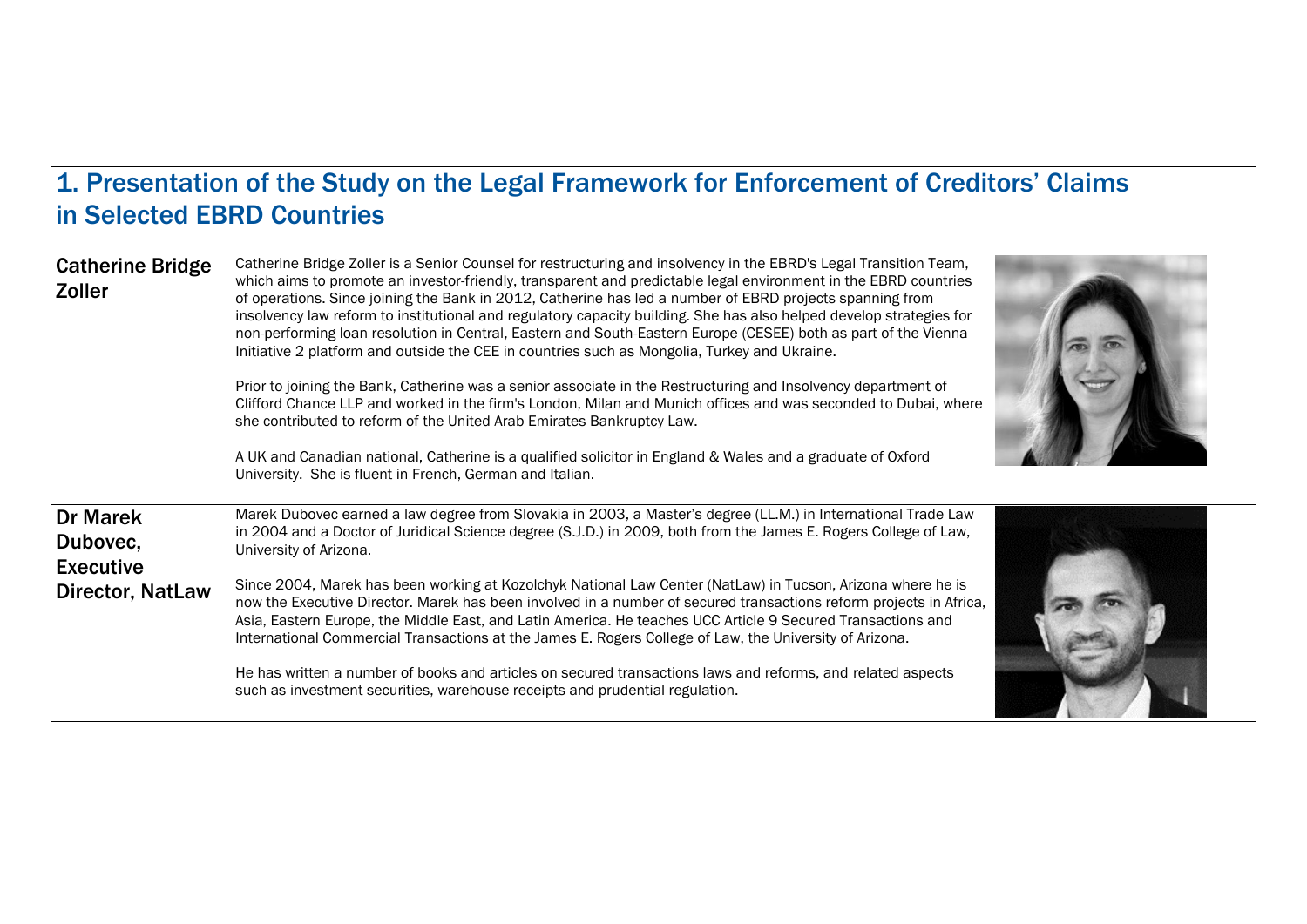#### 1. Presentation of the Study on the Legal Framework for Enforcement of Creditors' Claims in Selected EBRD Countries

#### Professor Louise Gullifer, QC (Hon), FBA, University of Cambridge

Professor Louise Gullifer QC (hon) FBA is Rouse Ball Professor of English Law at the University of Cambridge in October 2019, and a fellow of Gonville and Caius College, Cambridge. She was formerly Professor of Commercial Law at the University of Oxford and held a Fellowship at Harris Manchester College in 2000. She is an associate member of 3VB, where she practiced for a number of years, and a Bencher of Gray's Inn.

She teaches and writes extensively in all areas of commercial and financial law, especially secured transactions and financial collateral, intermediated securities, set-off and personal property. She is the editor of *Goode and Gullifer on Legal Problems of Credit and Security* and has co-authored a number of books on commercial law and debt financing, including *The Law of Security and Title Financing, The Law of Personal Property, Corporate Finance*  Law : Principles and Policy and Set-Off in Arbitration and Commercial Transactions. Her most recent co-edited volume is *Intermediation and Beyond* (2019). She is currently co-director of a project on digital assets and is writing and editing a series of books on secured transactions law and reform around the world, of which the volume on Africa will be published in 2019.



Louise holds one of the temporary chairs of the Business and Law Research Centre, International Commercial Law, at Radboud University, Nijmegen. She has been the Kwa Geok Choo Distinguished Visiting Professor at National University of Singapore and held a Chair of Excellence at Universidad Carlos III, Madrid. She has also been a visiting professor in Paris, Leiden, City University, Hong Kong, and Columbia Law School.

She was the founding director of the [Commercial Law Centre](https://www.law.ox.ac.uk/research-subject-groups/commercial-law-centre) at Harris Manchester College and executive director of the [Secured Transaction Law Reform Project,](https://www.law.ox.ac.uk/research-subject-groups/secured-transaction-law-reform) as well as the Oxford academic lead of the Cape Town Convention Academic Project. She was the UK delegate to both UNCITRAL (working group VI) during its work on secured transactions, and is one of the UK delegates to the UNIDROIT conferences on the Cape Town Convention.She is co-chair of the Academic Committee of the International Insolvency Institute and a member of the International Academy of Commercial and Consumer Law.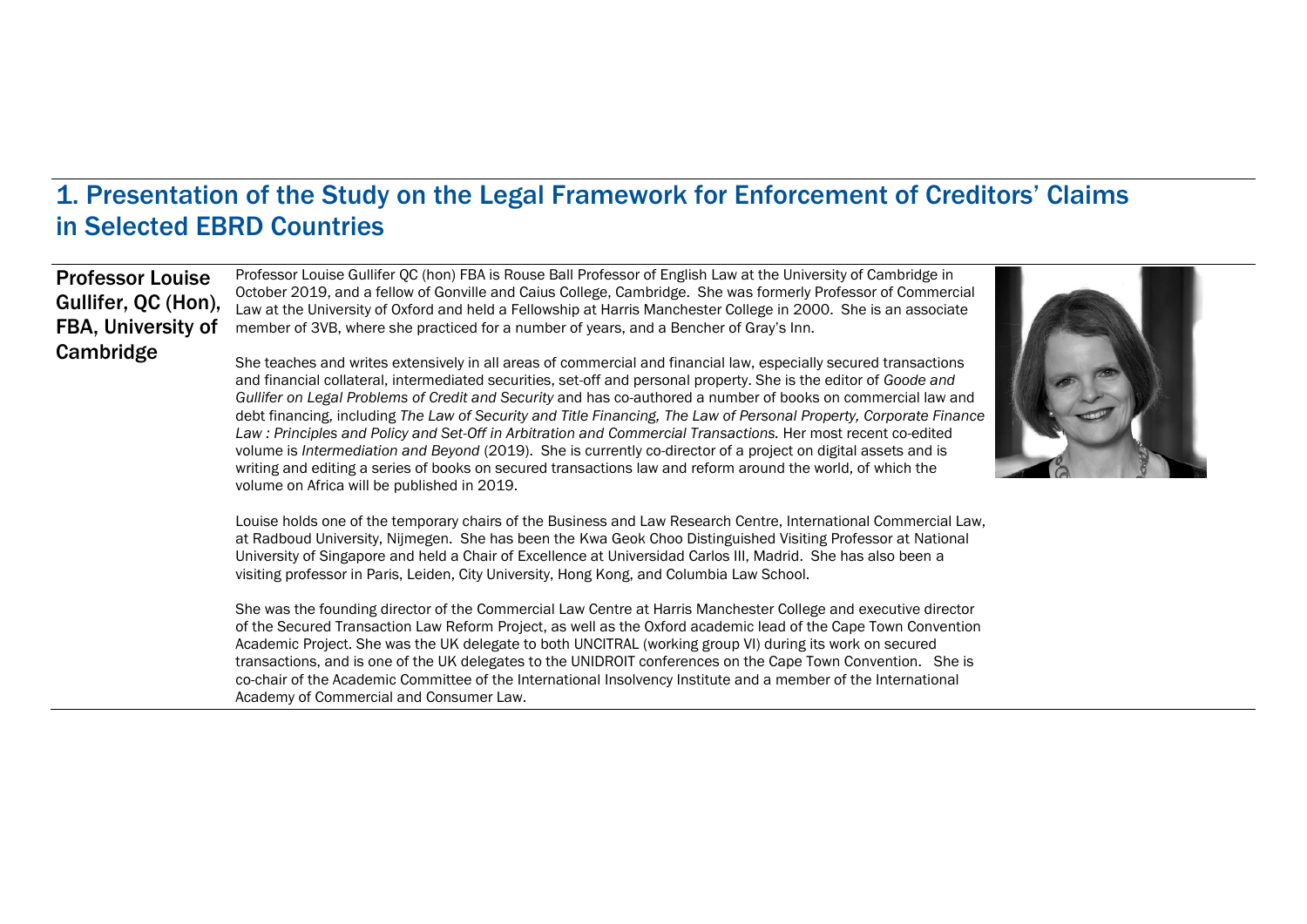#### 1. Presentation of the Study on the Legal Framework for Enforcement of Creditors' Claims in Selected EBRD Countries

| <b>Gavin McCosker,</b><br><b>Deputy Chief</b><br><b>Executive, Chief</b><br><b>Operating Officer</b><br>and Registrar of<br><b>Personal Property</b><br>Securities,<br><b>Australian</b><br><b>Financial Security</b><br><b>Authority</b> | Gavin McCosker joined Australian Financial Security Authority in 2009 and is the Deputy Chief Executive. AFSA is<br>responsible for the regulation of Australia's personal insolvency and personal property securities regimes, along<br>with responsibilities in respect of proceeds of crime. AFSA also operates as special trustee to the government. In<br>his role, Gavin also oversees corporate support teams including finance, human resources, information,<br>communications and technology services, client services, and national administration and governance functions.<br>He led the operationalisation of Australia's PPS regime and was appointed as the PPS Registrar on<br>31 October 2014.<br>In January 2017, Gavin took up the position of Senior Financial Sector Specialist with the International Finance<br>Corporation (IFC), an arm of the World Bank, for 12 months, before returning to AFSA. Gavin continues to support<br>various World Bank Group projects in relation to legal and institutional transition in the field of credit<br>infrastructure, the delivery of credit lines to support SME access to finance and risk sharing facilities.<br>Gavin holds a Master of Business Administration and a Bachelor degree in Law and Commerce and he also holds a<br>position as Industry Fellow at the University of Griffith in Queensland, Australia. |  |
|-------------------------------------------------------------------------------------------------------------------------------------------------------------------------------------------------------------------------------------------|----------------------------------------------------------------------------------------------------------------------------------------------------------------------------------------------------------------------------------------------------------------------------------------------------------------------------------------------------------------------------------------------------------------------------------------------------------------------------------------------------------------------------------------------------------------------------------------------------------------------------------------------------------------------------------------------------------------------------------------------------------------------------------------------------------------------------------------------------------------------------------------------------------------------------------------------------------------------------------------------------------------------------------------------------------------------------------------------------------------------------------------------------------------------------------------------------------------------------------------------------------------------------------------------------------------------------------------------------------------------------------------------|--|
| <b>Jasna Zwitter-</b><br>Tehovnik, Partner,<br><b>DLA Piper law</b><br>firm                                                                                                                                                               | Jasna Zwitter-Tehovnik is a Finance & Projects and M&A practitioner, qualified in Austria, England and Wales, New<br>York and Slovenia. Her practice covers the entire financial services and infrastructure sector as well as a broad<br>range of additional industrial sectors.<br>She advises commercial and investment banks, Fin-Techs, mezzanine financiers and private equity providers, and<br>corporates on a wide range of financing and M&A transactions as well as debt restructurings.                                                                                                                                                                                                                                                                                                                                                                                                                                                                                                                                                                                                                                                                                                                                                                                                                                                                                          |  |
|                                                                                                                                                                                                                                           | She also specialises in infrastructure and energy projects, including private partnership transactions and<br>privatisations, often with a cross-border context. Jasna Zwitter-Tehovnik is also ISDA counsel for Austria and<br>advises as third pillar in her practice on a broad range of regulatory aspects.                                                                                                                                                                                                                                                                                                                                                                                                                                                                                                                                                                                                                                                                                                                                                                                                                                                                                                                                                                                                                                                                              |  |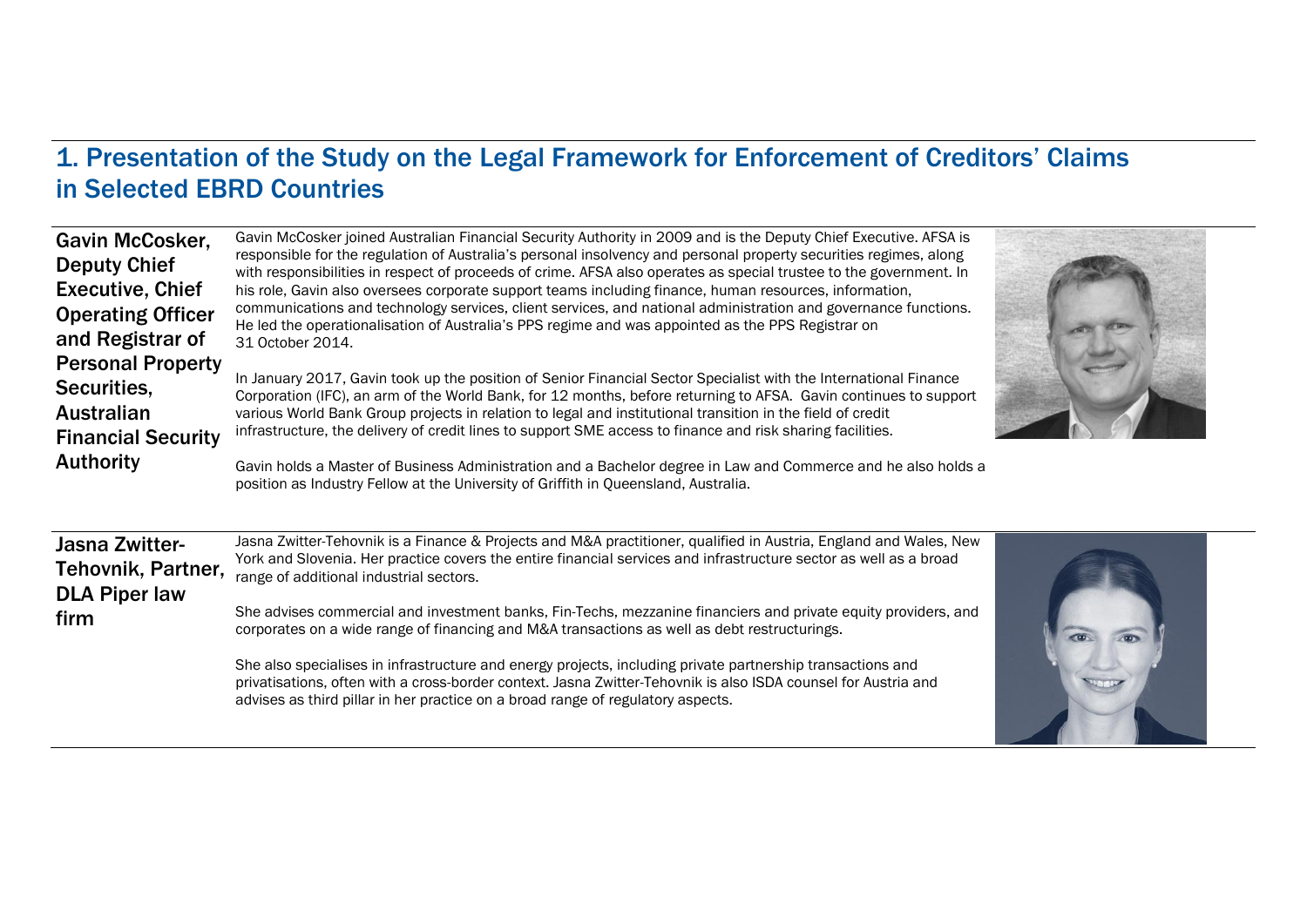## 2. Enforcement of Security Interests in Common and Civil Law Jurisdictions

| Marina Snaith,<br>Senior Banker,<br>Corporate<br><b>Recovery Unit,</b><br><b>EBRD</b> | Marina is a Corporate Recovery banker with two decades' experience in managing non-performing investments<br>and portfolios including complex multi-lateral international restructurings and enforcements. Prior to joining the<br>EBRD in 2011, she worked for Standard Bank plc where she managed a £700m loan portfolio in the former Soviet<br>Union markets, most of it distressed, and the Royal Bank of Scotland's Specialised Lending Services, where she<br>managed small corporate non-performing loans. Further, she worked for Glitnir banki, where she was initially a<br>portfolio manager, then a corporate recovery manager, and finally a consultant to the resolutions committee when<br>the bank went bust.<br>Some of Marina's main projects while with the EBRD include negotiating a successful re-financing of a private<br>Uzbek client by the Islamic Development Bank, which is prohibited from re-financing Western Banks as a matter of<br>Islamic law; achieving full recovery of a €60m debt for the EBRD and its co-lenders on a high-profile fraud case and<br>successfully enforcing a pledge over \$35m worth of assets owned by an Ukrainian PEP by creating a 100% EBRD-<br>owned Ukrainian SPV to own and manage the assets. During its first year of operations, the assets<br>generated \$11m of cash for EBRD and sufficient profit to contribute c.\$500k in tax to the Ukrainian economy. |  |
|---------------------------------------------------------------------------------------|-------------------------------------------------------------------------------------------------------------------------------------------------------------------------------------------------------------------------------------------------------------------------------------------------------------------------------------------------------------------------------------------------------------------------------------------------------------------------------------------------------------------------------------------------------------------------------------------------------------------------------------------------------------------------------------------------------------------------------------------------------------------------------------------------------------------------------------------------------------------------------------------------------------------------------------------------------------------------------------------------------------------------------------------------------------------------------------------------------------------------------------------------------------------------------------------------------------------------------------------------------------------------------------------------------------------------------------------------------------------------------------------------------------------------------------|--|
| Philip Wood, CBE,<br>QC(Hon)                                                          | Philip Wood CBE, QC (Hon), BA (Cape Town), MA (Oxford) was formerly a partner and head of the Banking<br>Department at Allen & Overy LLP, one of the largest international firms in the world based in London, and was<br>Head of the firm's Global Law Intelligence Unit for ten years. He retired from the firm after 50 years there,<br>practising mainly in the field of international finance.                                                                                                                                                                                                                                                                                                                                                                                                                                                                                                                                                                                                                                                                                                                                                                                                                                                                                                                                                                                                                                 |  |
|                                                                                       | He is the author of about 23 books, all on the law. The latest edition of his works in the series of the Law and<br>Practice of International Finance was published by Sweet & Maxwell in June/July 2019. This series has nine<br>volumes. His university textbook on international finance has been translated into Chinese, Japanese and Korean.<br>The paperback edition of "The Fall of the Priests and the Rise of the Lawyers" (Bloomsbury/Hart) came out in<br>2017 - a book for the general reader about the role of law generally.                                                                                                                                                                                                                                                                                                                                                                                                                                                                                                                                                                                                                                                                                                                                                                                                                                                                                         |  |
|                                                                                       | He has lectured at over 60 universities world-wide and has taught post-graduate courses at the Universities of<br>Oxford and Cambridge. He has also taught at the London School of Economics and Political Science and at Queen<br>Mary University London. He has an honorary doctorate from the University of Lund, Sweden. He was awarded two<br>honours by the Queen.                                                                                                                                                                                                                                                                                                                                                                                                                                                                                                                                                                                                                                                                                                                                                                                                                                                                                                                                                                                                                                                            |  |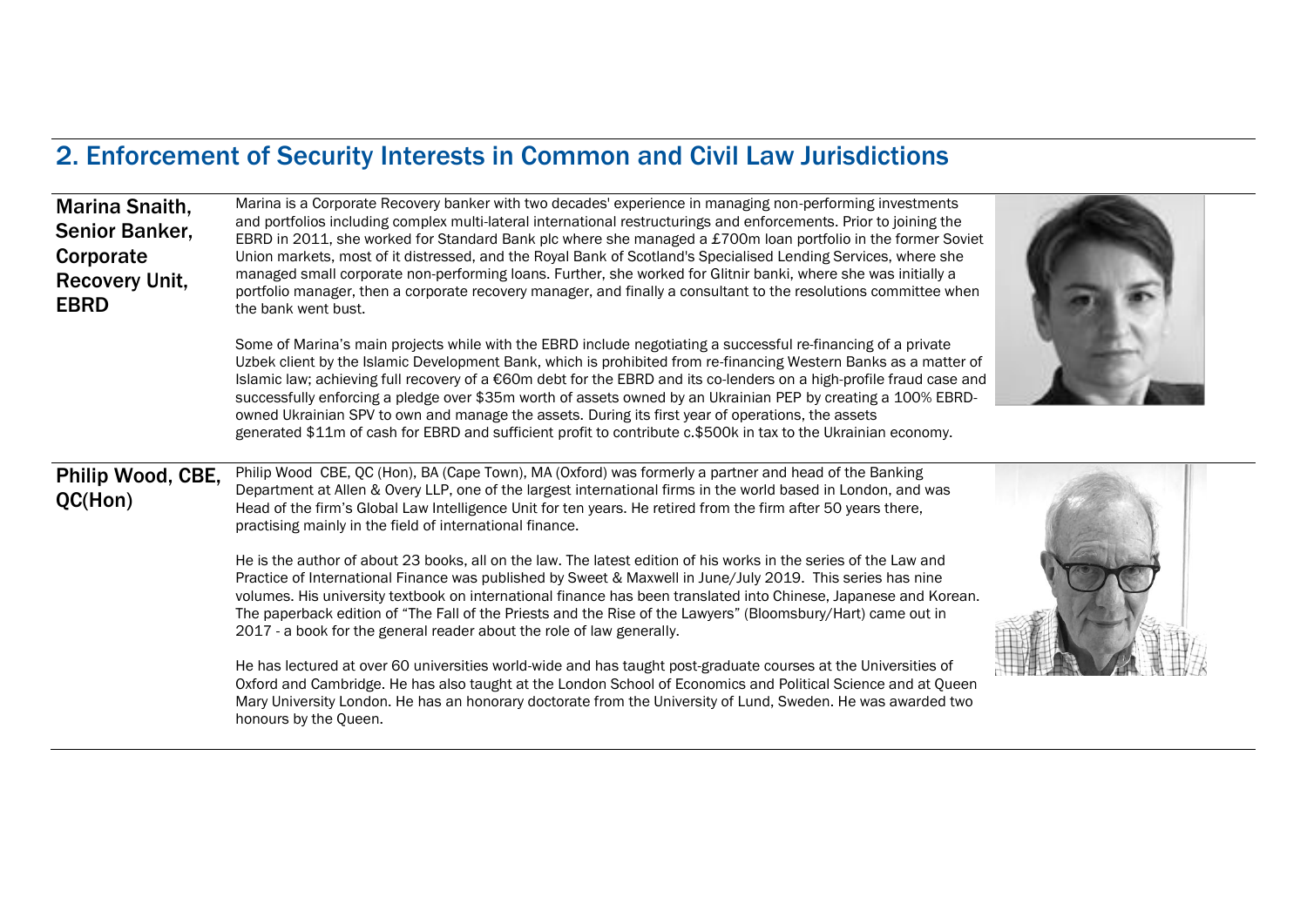## 2. Enforcement of Security Interests in Common and Civil Law Jurisdictions

| Sir Roy Goode,<br>CBE, QC, FBA,<br><b>Emeritus</b><br>Professor of Law,<br>University of<br>Oxford | Roy Goode is Emeritus Professor of Law at the University of Oxford and Emeritus Fellow of St John's College,<br>Oxford. Prior to his taking up his Oxford post, he was the Crowther Professor of Credit and Commercial Law at<br>Queen Mary University of London, where he established the Centre for Commercial Law Studies.<br>A former solicitor, he transferred to the Bar in 1988 and was appointed Queen's Counsel in 1990. In 2000, he<br>was knighted for services to academic law. The author of several textbooks, including Commercial Law, Legal<br>Problems of Credit and Security and Principles of Corporate Insolvency Law, he was for many years the UK<br>member of the Governing Council of the International Institute for the Unification of Private Law (UNIDROIT) and is<br>the author of the Official Commentaries on the Cape Town Convention on International Interests in Mobile<br>Equipment and its associated Protocols.<br>He has also served as a member of the departmental Committee on Consumer Credit, whose report gave rise to<br>the Consumer Credit Act, and as Chairman of the Pension Law Review Committee, whose report led to the<br>enactment of the Pensions Act 1995. He was knighted in 2000 for services to academic law. |  |
|----------------------------------------------------------------------------------------------------|----------------------------------------------------------------------------------------------------------------------------------------------------------------------------------------------------------------------------------------------------------------------------------------------------------------------------------------------------------------------------------------------------------------------------------------------------------------------------------------------------------------------------------------------------------------------------------------------------------------------------------------------------------------------------------------------------------------------------------------------------------------------------------------------------------------------------------------------------------------------------------------------------------------------------------------------------------------------------------------------------------------------------------------------------------------------------------------------------------------------------------------------------------------------------------------------------------------------------------------------------------------------------|--|
| Cristina Harea,<br><b>Deputy Governor,</b><br><b>National Bank of</b><br><b>Moldova</b>            | Cristina Harea has been the Deputy Governor of the National Bank of Moldova since 2016, with areas of<br>responsibility including banking regulation and licensing, bank resolution and liquidation and payments systems.<br>Cristina has over 14 years prior experience in private equity with a significant focus on financial services gained<br>from a leading regional private equity firm Horizon Capital and an SME-focused private equity firm Gazelle Finance.<br>She has worked as non-executive director (board member) in several banks, non-banking financial institutions and<br>other companies. Cristina served as President and member of the board of the American Chamber of Commerce in<br>Moldova (AmCham), member of the board of East-Europe Foundation Moldova, and member of the Economic<br>Council by the Prime Minister of Moldova.                                                                                                                                                                                                                                                                                                                                                                                                            |  |
|                                                                                                    | Cristina holds an MBA from Duke University, USA and a diploma in foreign languages from Moldova State<br>University.                                                                                                                                                                                                                                                                                                                                                                                                                                                                                                                                                                                                                                                                                                                                                                                                                                                                                                                                                                                                                                                                                                                                                       |  |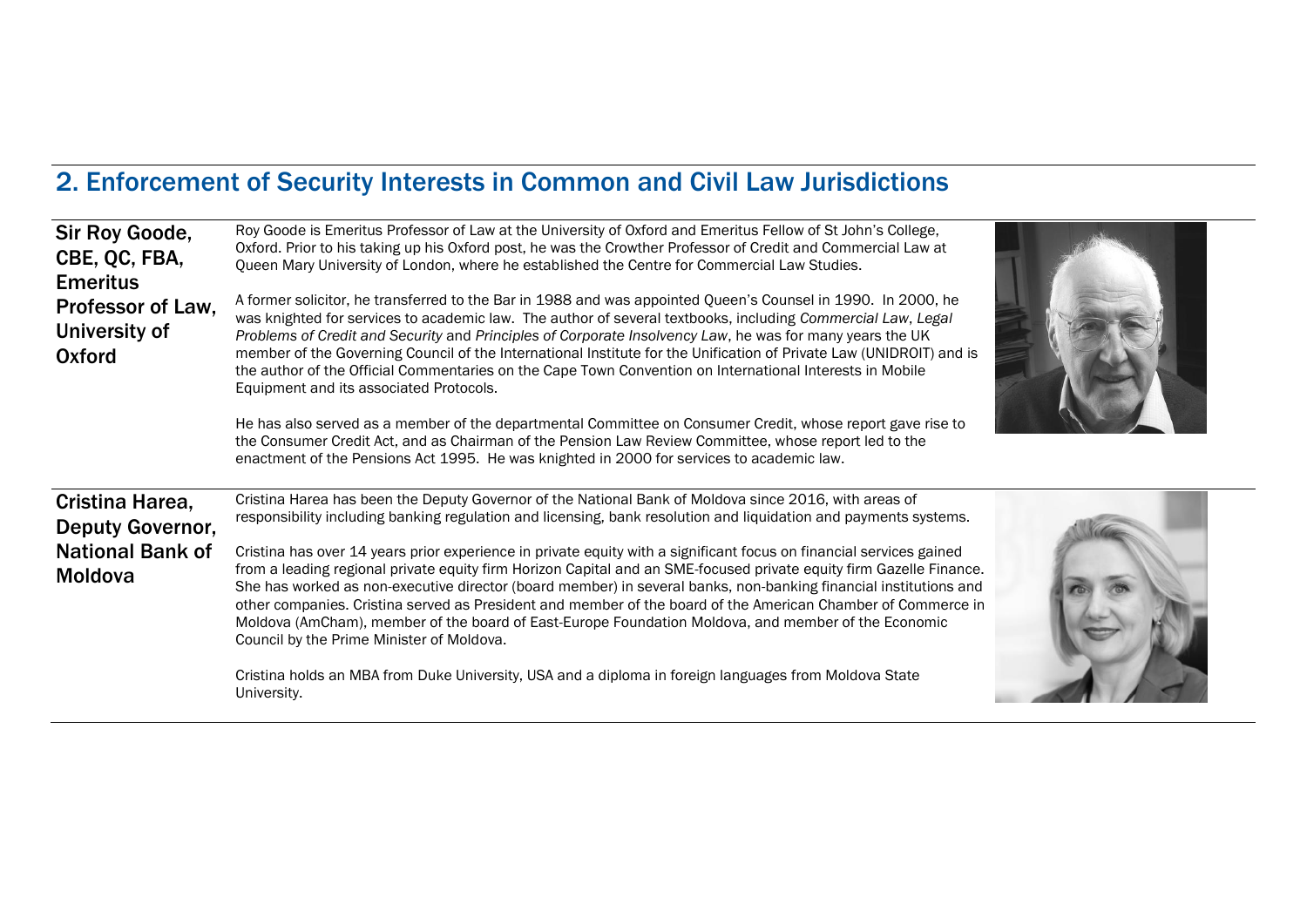#### 2. Enforcement of Security Interests in Common and Civil Law Jurisdictions

Professor Ignacio Tirado, Secretary General, UNIDROIT

Professor Ignacio Tirado was appointed Secretary-General of UNIDROIT by the Governing Council at its 97<sup>th</sup> session, and officially took office on 27 August 2018. A national of Spain, Professor Tirado (Commercial, Corporate and Insolvency Law, Universidad Autónoma of Madrid, Spain) holds a PhD from the Universities of Bologna and Autónoma de Madrid and an LLM from the University of London. Professor Tirado has been a Senior Legal Consultant at the World Bank's Legal Vice-Presidency and Financial Sector Practice for almost nine years, having also consulted for the IMF on insolvency related matters as well as for the Asian Development Bank on commercial legal reform. Amongst other accolades to his professional experience, Professor Tirado is a founding member of the European Banking Institute, Director of the International Insolvency Institute and an International Fellow of the American College of Bankruptcy.

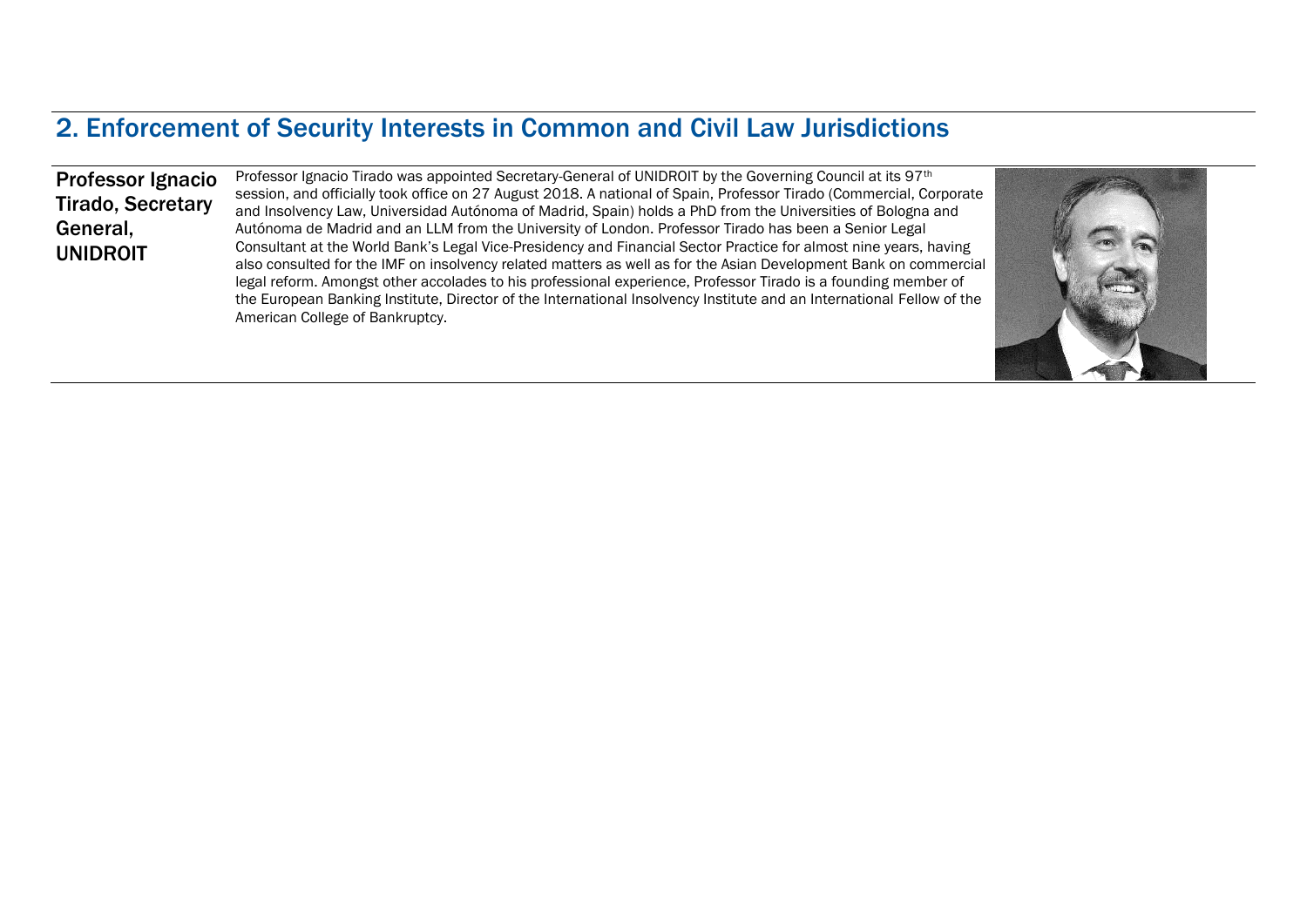#### 3. Latest Trends Affecting Enforcement: Alternative Dispute Resolution in Enforcement Related **Disputes**

| <b>Associate</b><br>Professor, Dr<br>Orkun Akseli,<br>Durham<br>University. | Dr Orkun Akseli is Associate Professor of Commercial Law at Durham University Law School. He is the Director<br>of Research Funding and the Co-Director of Durham Institute for Commercial and Corporate Law.<br>He has published extensively on the modernisation and harmonisation of secured transactions law. His<br>research has focused on the laws relating to secured credit and the social and economic impact of these on<br>the financing of SMEs. An especially distinctive aspect of his research has been its exploration of the<br>international context to these phenomena, especially in respect of the work of the World Bank and the UN. A<br>few of his most recent publications include Secured Transactions in Global Law-Making (under contract with<br>Hart, co-authored with S.V. Bazinas); The Future of Commercial Law: Ways forward for Change and Reform<br>(Hart 2019 forthcoming, with J. Linarelli); International and Comparative Secured Transactions Law (Hart<br>2017, with S.V. Bazinas); and Secured Transactions Law Reform: Principles, Policies and Practice (Hart 2016,<br>with L. Gullifer) |  |
|-----------------------------------------------------------------------------|----------------------------------------------------------------------------------------------------------------------------------------------------------------------------------------------------------------------------------------------------------------------------------------------------------------------------------------------------------------------------------------------------------------------------------------------------------------------------------------------------------------------------------------------------------------------------------------------------------------------------------------------------------------------------------------------------------------------------------------------------------------------------------------------------------------------------------------------------------------------------------------------------------------------------------------------------------------------------------------------------------------------------------------------------------------------------------------------------------------------------------------|--|
|                                                                             | Dr Akseli is a member of a number of organisations including the UK's Economic and Social Research Council,<br>the Arts and Humanities Research Council, the UK Research and Innovation and the British Council Newton<br>Fund and Germany's governmental research selection and funding organisation, Deutsche<br>Forschungsgemeinschaft. He studied law in Turkey, the USA and the UK. He is an Associate Member of the<br>International Academy of Comparative Law, a member and President-Elect of the International Academy of<br>Commercial and Consumer Law and a member of the Chartered Institute of Arbitrators. He has a selective<br>arbitration practice and is a member of the Turkish Bar.                                                                                                                                                                                                                                                                                                                                                                                                                              |  |
| Leonardo D'Urso.<br>CEO and co-<br>founder of ADR<br>Center, Italy          | Leonardo D'Urso is a full-time mediator, co-founder and CEO of the ADR Center, Italy. He is also Adjunct<br>Professor at Straus Institute for Dispute Resolution at Pepperdine University (Malibu-CA, USA), a Scientific<br>Expert of the Working Group on Mediation of CEPEJ at the Council of Europe and a member of the Board of<br>Directors of the Weinstein International Foundation - Mediating a Better Future.<br>He has recently been appointed by the Project Complaint Mechanism (PCM) of the EBRD as impartial and<br>independent Expert on a complaint related to a cross-border public dispute.<br>With more than 20 years' experience in the field of Alternative Dispute Resolution (ADR), he has mediated over<br>1,200 national and international complex civil and commercial mediations and facilitated various public<br>dialogue processes. In the field of consulting, his current focus is developing ADR strategic policies for<br>governments and Ministry of Justice and drafting effective legislative frameworks to increase the recourse to<br>mediation and the quality of mediation services.         |  |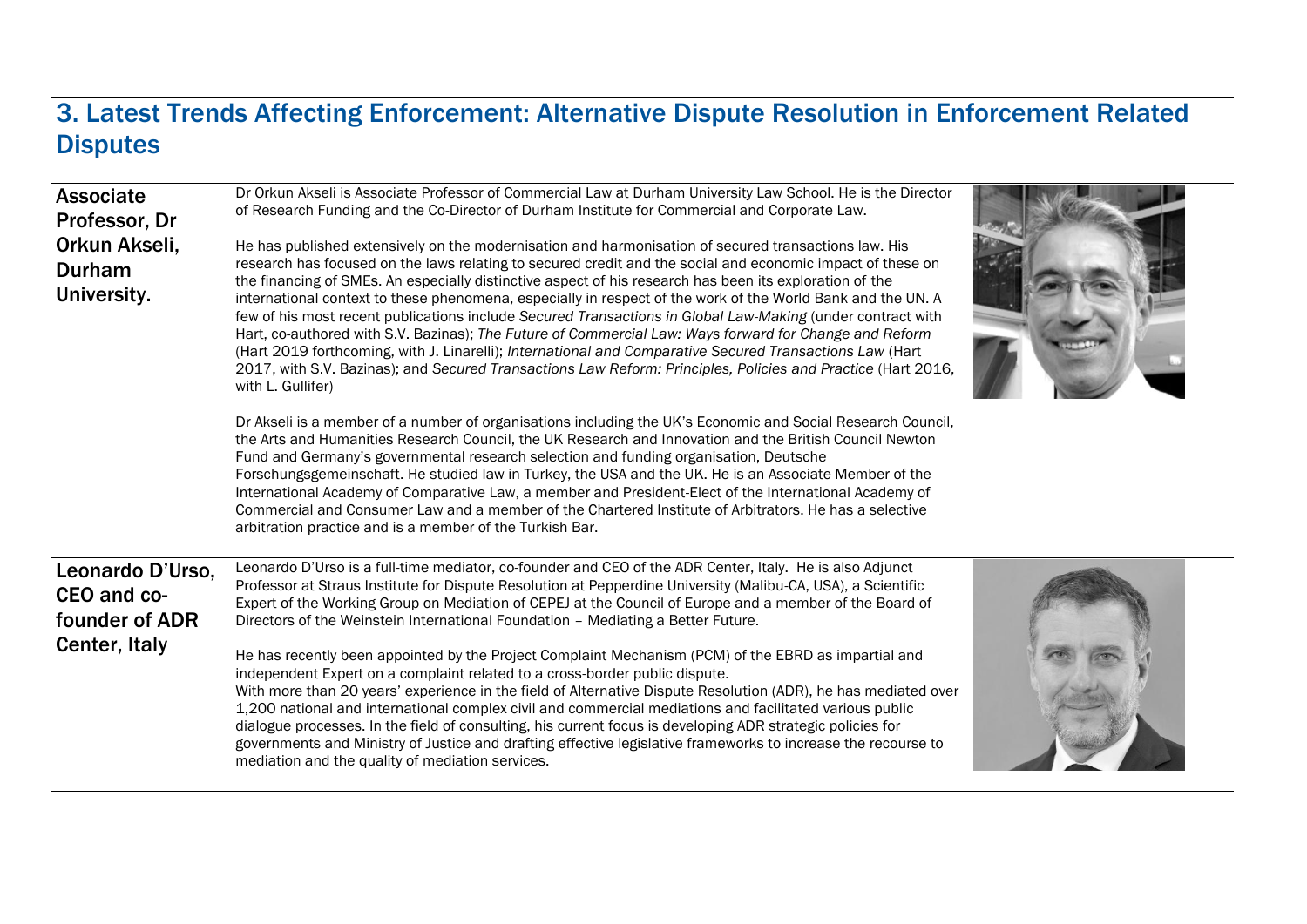### 3. Latest Trends Affecting Enforcement: Alternative Dispute Resolution in Enforcement Related **Disputes**

| <b>Olexander Droug,</b><br>Partner, Sayenko<br>Kharenko,<br><b>Ukraine</b>                          | Olexander Droug specialises in dispute resolution and restructuring with a focus on international arbitration<br>and cross-border commercial litigation. His experience includes advising local and foreign clients at all stages<br>of complex multi-jurisdictional proceedings, as well as commercial and investment arbitration cases under the<br>arbitration rules of all major international arbitration institutions and the UNCITRAL Arbitration Rules.<br>Olexander also advises clients on obtaining and implementing interim relief, including in support of arbitration<br>proceedings and litigation, as well as on recognition and enforcement in Ukraine of arbitration awards and<br>foreign court judgments.                                                                                                                                                                                                                                                                                                                                                                                                                                  |  |
|-----------------------------------------------------------------------------------------------------|----------------------------------------------------------------------------------------------------------------------------------------------------------------------------------------------------------------------------------------------------------------------------------------------------------------------------------------------------------------------------------------------------------------------------------------------------------------------------------------------------------------------------------------------------------------------------------------------------------------------------------------------------------------------------------------------------------------------------------------------------------------------------------------------------------------------------------------------------------------------------------------------------------------------------------------------------------------------------------------------------------------------------------------------------------------------------------------------------------------------------------------------------------------|--|
|                                                                                                     | Olexander has represented clients in proceedings relating to banking, financial services, securities, M&A,<br>shareholders, trade, telecommunication, construction, energy, aviation, and product liability, as well as sports-<br>related disputes. He also has significant experience representing both lenders and borrowers in financial<br>restructuring and related disputes. He is a board member of Ukrainian Arbitration Association and a member of<br>the American Chamber of Commerce in Ukraine and the European Business Association.                                                                                                                                                                                                                                                                                                                                                                                                                                                                                                                                                                                                            |  |
| Nina Mocheva,<br><b>Senior Financial</b><br><b>Sector</b><br>Specialist, World<br><b>Bank Group</b> | Nina Mocheva is a Washington DC-based Senior Financial Sector Specialist with the Debt Resolution &<br>Insolvency team of the World Bank Group Credit Infrastructure Group. Nina is a dual-trained lawyer in both civil<br>and common law jurisdiction and specializes in designing dispute resolution schemes tailored to specific<br>sectors, such as insolvency, financial consumer protection and debt resolution. She focuses on assisting World<br>Bank member countries in improving their insolvency and debt resolution regimes and implementing<br>alternative dispute resolution (ADR) mechanisms such as commercial arbitration and commercial mediation<br>(private and court-connected). Nina was involved in the drafting and passing of mediation regulation in Burkina<br>Faso, Lebanon, Bangladesh, Vietnam, Egypt, the Dominican Republic, among others.                                                                                                                                                                                                                                                                                    |  |
|                                                                                                     | She is particularly interested in the intersection between insolvency, debt enforcement and alternative dispute<br>resolution, and has published extensively on these topics. She is currently focusing on workplace dispute<br>resolution and serves as voluntary counsellor for the World Bank Staff Association, where she assists staff in<br>navigating through the organization's internal justice system, including the Office of the Ombudsman. Prior to<br>joining the World Bank Group, Nina worked in the field of international arbitration and litigation with White &<br>Case LLP, where she advised sovereign states and private parties on international dispute resolution relating to<br>foreign investment. She is a CEDR (Centre for Effective Dispute Resolution) accredited mediator, and has<br>delivered numerous workshops on commercial mediation for practitioners and policy makers. Nina holds a<br>LL.M. degree in International Legal Studies from Georgetown University Law School as a Fulbright scholar, and<br>a Master in Law degree from Sofia University, Bulgaria. She speaks English, Spanish, Bulgarian, and Russian. |  |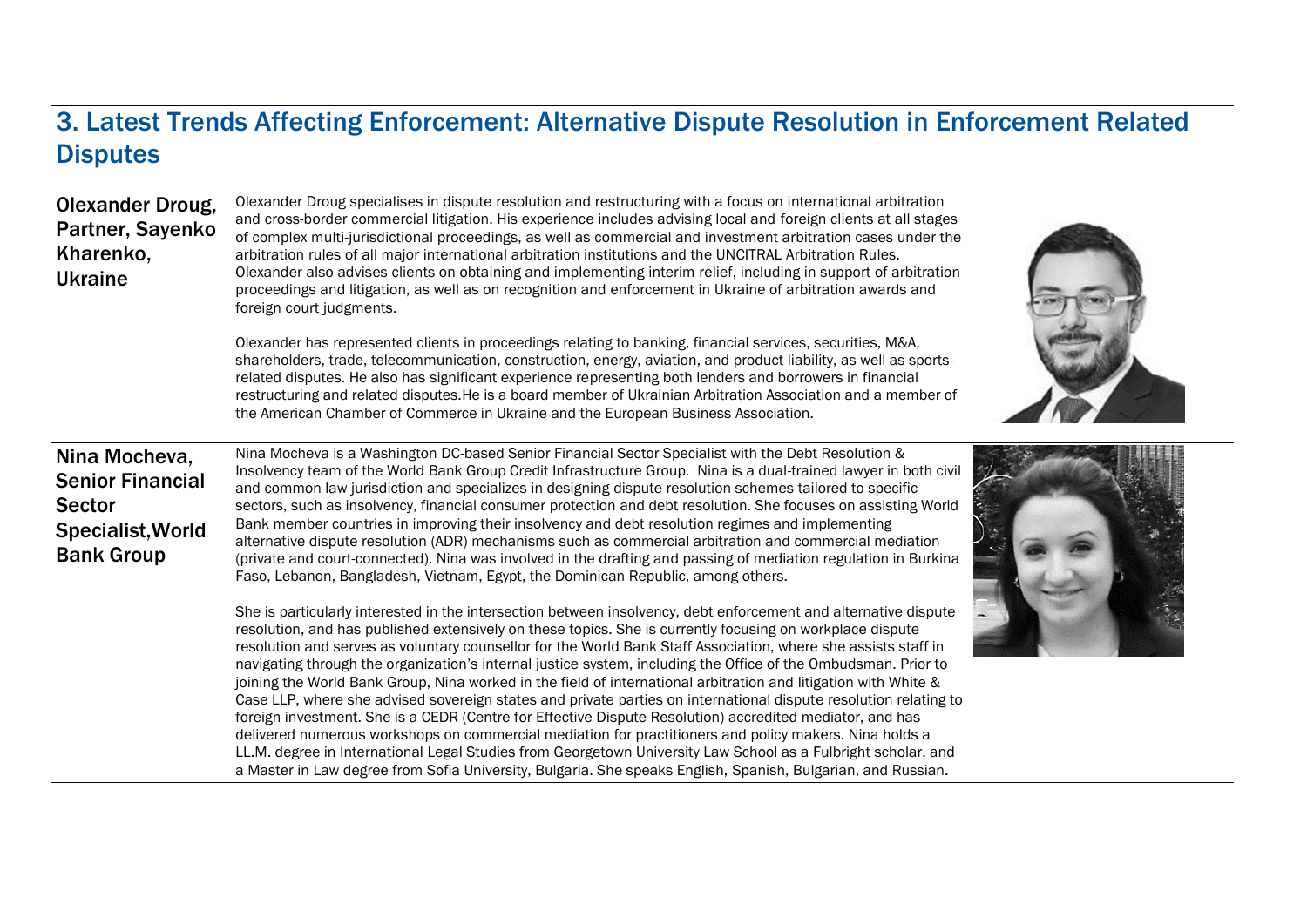#### 3. Latest Trends Affecting Enforcement: Alternative Dispute Resolution in Enforcement Related **Disputes**

| Dr Srđan Simac,<br>Judge of the High<br><b>Commercial Court</b><br>of the Republic of<br>Croatia and<br><b>President of the</b><br>Croatian<br><b>Mediation</b><br><b>Association</b> | Dr. Srđan Šimac is judge and former President of the High Commercial Court of the Republic of Croatia;<br>President of Croatian Mediation Association; mediation pioneer un Croatia and founder of court mediation;<br>judge-mediator, and mediator in domestic and international business disputes, arbiter at Permanent Arbitration<br>Court within Croatian Chamber of Commerce. He is CEDR (Center for Effective Dispute Resolution) accredited<br>mediation trainer, lecturer, speaker and promoter nationally and internationally (USA, Canada, Great Britain,<br>France, Spain, Germany, Austria, Poland, Russia, Bulgaria, Albania, Hungary, Romania, Moldavia, Armenia,<br>Slovenia, Bosnia & Herzegovina, Serbia, Monte Negro, Macedonia). He has authored many articles on<br>mediation. His Ph.D. thesis was titled Mediation as a Generator of Change in Judicial System and Legal<br>Profession (2013).<br>Dr. Simac is a member of several domestic and international organizations. He is JAMS International Weinstein<br>Fellow from 2010. He is an international expert and consultant for the CEDR, EBRD, IDLO (International<br>Development Law Organization), and EJTN (European Judicial Training Network). He is also a member of<br>mediation panels in Washington, London, Vienna, Rome, Moscow, Hong Kong, and Belgrade. He accolades<br>include a mediation "Oscar" - from the London CEDR Award 2012 winner for ADR and Civil Justice Innovation<br>and Croatian Mediation Association Award 2013, and he holds the Slovenian Association of Mediators Award<br>2016. He is identified by the international directory Who's Who Legal (Commercial) Mediation 2011-2019. |  |
|---------------------------------------------------------------------------------------------------------------------------------------------------------------------------------------|-----------------------------------------------------------------------------------------------------------------------------------------------------------------------------------------------------------------------------------------------------------------------------------------------------------------------------------------------------------------------------------------------------------------------------------------------------------------------------------------------------------------------------------------------------------------------------------------------------------------------------------------------------------------------------------------------------------------------------------------------------------------------------------------------------------------------------------------------------------------------------------------------------------------------------------------------------------------------------------------------------------------------------------------------------------------------------------------------------------------------------------------------------------------------------------------------------------------------------------------------------------------------------------------------------------------------------------------------------------------------------------------------------------------------------------------------------------------------------------------------------------------------------------------------------------------------------------------------------------------------------------------------------------------------------------------------------|--|
| Doğuhan Uygun,<br><b>Senior Associate,</b><br>Paksoy law firm,<br><b>Turkey</b>                                                                                                       | Doğuhan Uygun specialises in commercial litigation, international arbitration, arbitration-related court<br>proceedings and dispute resolution matters as well as relief measures.<br>Mr Uygun is an active trial lawyer and has experience appearing before civil courts, commercial courts,<br>administrative courts and courts of appeal. He has extensively advised and represented international and local<br>clients on complex commercial and contractual disputes, shareholder disputes, claims for damages,<br>enforcement of foreign court judgments and arbitral awards, intellectual property disputes, unfair competition<br>lawsuits, bankruptcy proceedings and employment lawsuits. In addition, he has successfully represented the<br>defendants on several criminal, administrative and regulatory investigations. He is also heavily involved in<br>commercial transactions and agreements and in litigation risk assessments in the context of M&A transactions.<br>Mr Uygun is a member of the Istanbul Bar Association, YIAG, Young ICCA, ICC YAF, DIS40 and Young ISTAC. He<br>is the author of a book titled Dominance through Shareholding Rights under Group of Companies and<br>numerous publications subjecting different issues mainly on commercial litigation. He has a LL.M in<br>International Dispute Resolution from Humboldt-Universität zu Berlin, an LL.M in Business Law from Istanbul<br>Bilgi University and a degree from Bilkent University School of Law.                                                                                                                                                                                              |  |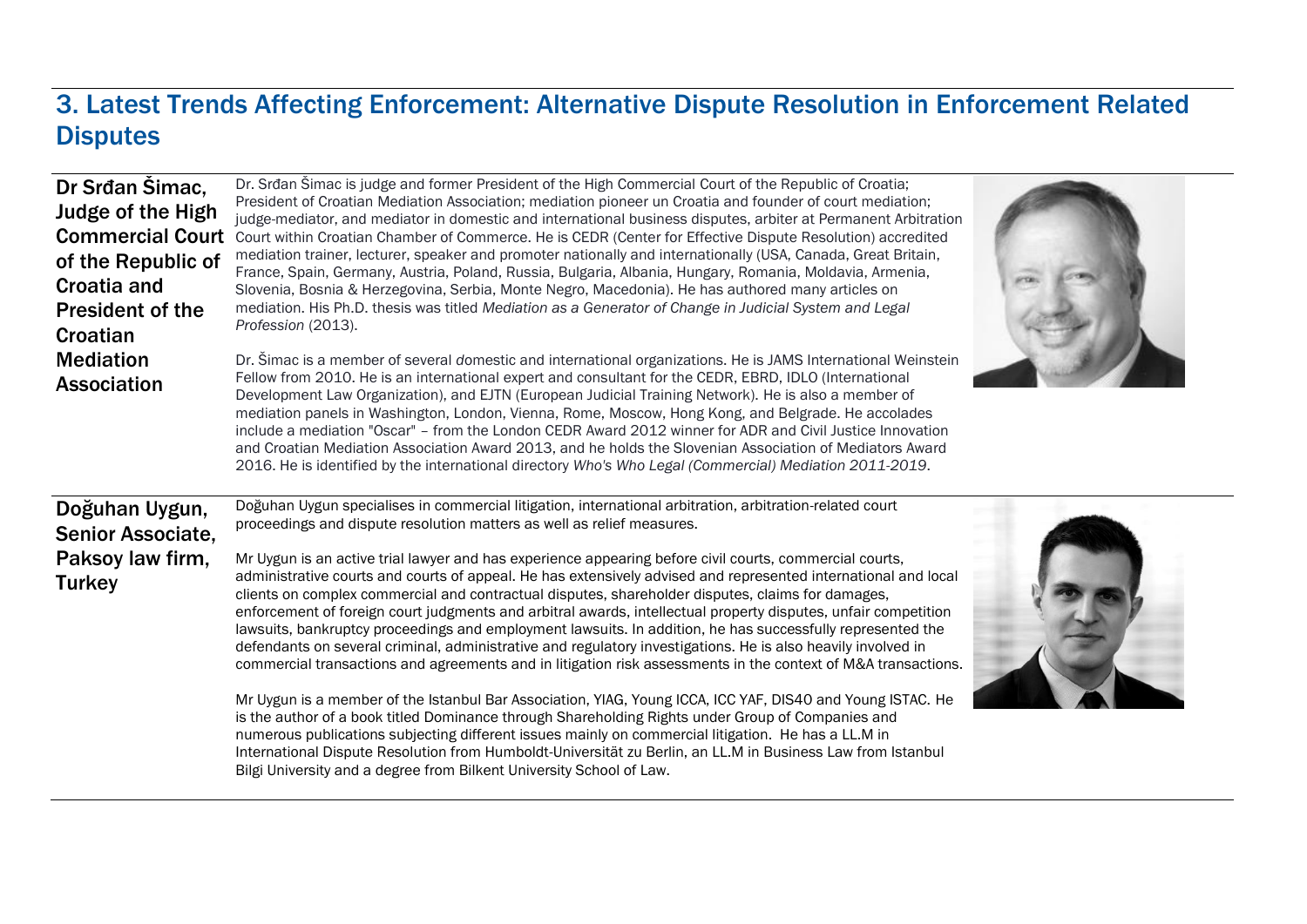# 4. The Road Ahead for Secured Transactions Reform in the EBRD Region

| <b>Professor Rodrigo</b><br>Olivares-Caminal,<br><b>Chair in Banking</b><br>and Finance Law,<br><b>Queen Mary</b><br>University of<br>London. | Rodrigo Olivares-Caminal is a Professor in Banking and Finance Law at the Centre for Commercial Law Studies<br>(CCLS) at Queen Mary University of London. Prior to joining CCLS, he was a Senior Lecturer in Financial Law and<br>the Academic Director at the Centre for Financial and Management Studies (SOAS) University of London, and<br>the School of Law, University of Warwick. He taught undergraduate and postgraduate courses in various<br>schools of law and business schools in the UK, Spain, Greece, France and Argentina as well as in professional<br>training courses in Africa, Asia and Europe.<br>He has acted as a Sovereign Debt Expert for the United Nations Conference on Trade and Development<br>(UNCTAD), Senior Insolvency Expert for the World Bank / IFC and as a consultant to several multilateral<br>institutions in Washington DC and Europe, Central Banks and Sovereign States and has worked on several<br>international transactions with law firms.<br>He specialises in international finance and insolvency law. He is the author/editor of seven books and has<br>extensively published in peer-reviewed journals. He sits in the editorial/advisory board of several law journals in<br>the UK and US and is a member of national and international institutions and associations specialised in<br>comparative commercial and insolvency law. |  |
|-----------------------------------------------------------------------------------------------------------------------------------------------|-----------------------------------------------------------------------------------------------------------------------------------------------------------------------------------------------------------------------------------------------------------------------------------------------------------------------------------------------------------------------------------------------------------------------------------------------------------------------------------------------------------------------------------------------------------------------------------------------------------------------------------------------------------------------------------------------------------------------------------------------------------------------------------------------------------------------------------------------------------------------------------------------------------------------------------------------------------------------------------------------------------------------------------------------------------------------------------------------------------------------------------------------------------------------------------------------------------------------------------------------------------------------------------------------------------------------------------------------------------------------------------------------|--|
| Nikola Babić,<br>Partner,<br>moravčević<br>vojnović i partneri<br>law firm, Serbia                                                            | Nikola Babic co-heads the firm's banking, finance & capital markets practice group covering Serbia,<br>Montenegro, North Macedonia and Bosnia and Herzegovina and he specialises in banking and finance, capital<br>markets and restructuring/insolvency.<br>Nikola was leading almost all Eurobond transactions in the region over the past 7 years and he is regarded as a<br>leading lawyer for public finance and sovereign debt. He has represented investment and commercial banks as<br>lenders in a wide range of financing transactions. These transactions have included secured and unsecured<br>financings, asset-based and commodities-backed loans, derivatives transactions, bridge loans and other types<br>of complex and traditional transactions.<br>Nikola's recent assignments include advising Bank of Cyprus on the restructuring of receivables against Marfin<br>Bank and on the consequent sale of Marfin Bank to Expobank and Joint Lead Managers on the issuance of<br>Eurobonds by the Government of Serbia, the Government of Montenegro and the Government of North<br>Macedonia with combined value of FUR 2 billion                                                                                                                                                                                                                                          |  |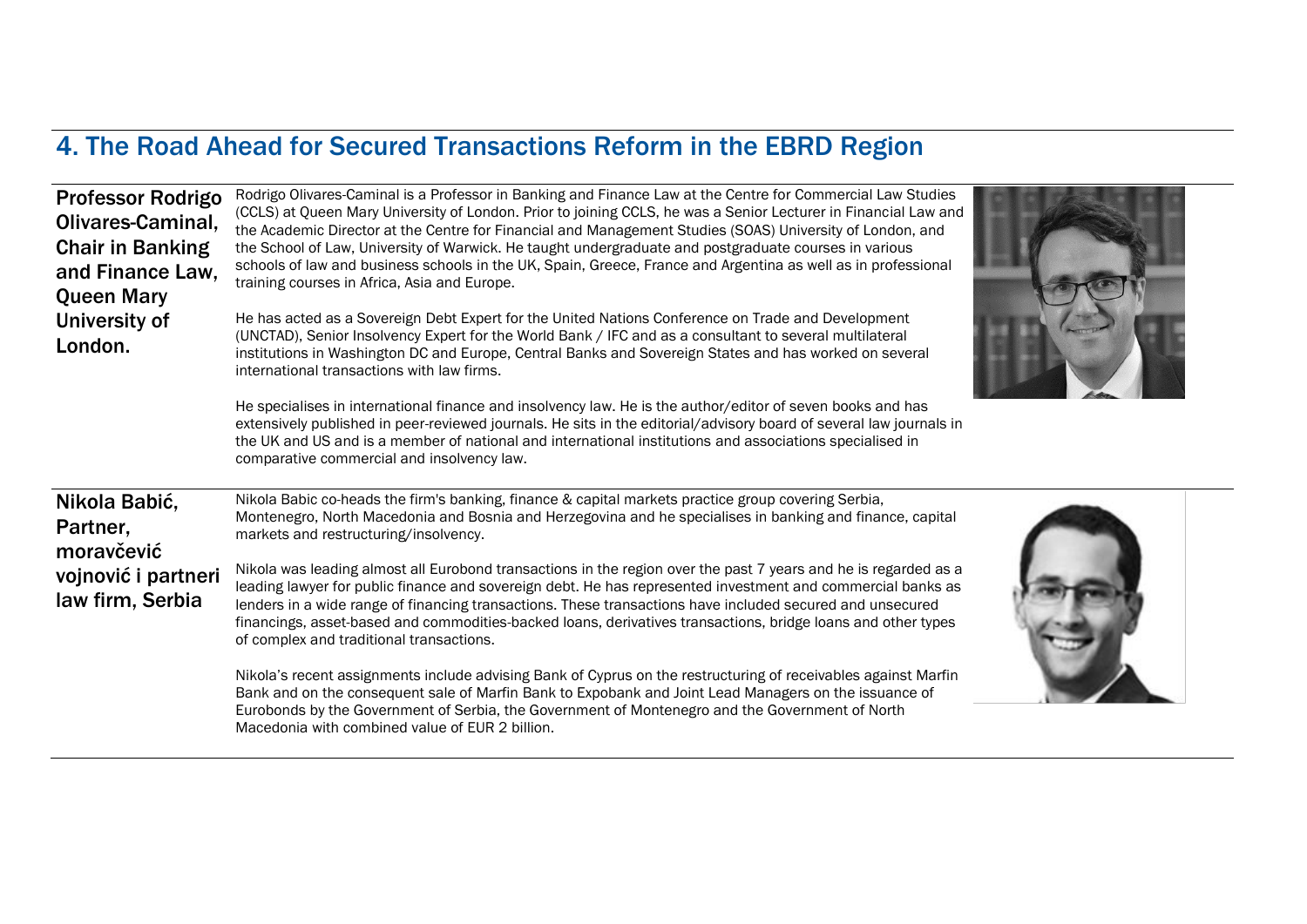## 4. The Road Ahead for Secured Transactions Reform in the EBRD Region

| Debashis Dey,<br>Partner, White &<br>Case                                                               | Debashis Dey is a partner at White & Case based in both the London and Dubai offices and is a member of the<br>firm's European Structured finance practice. Widely recognized as one of the Middle East's leading capital<br>markets lawyers, he helps domestic and international clients execute a spectrum of complex transactions.<br>He has extensive experience advising international and domestic investment banks, corporates and<br>governments on capital markets, securitization and all types of structured finance, including NPL transactions,<br>loan aggregator transactions, regulatory capital transactions and other asset classes. He has worked<br>extensively with government entities in large-scale funding platforms at the national level.<br>Debashis is qualified in England and Wales, New York, British Columbia and Ontario.                                                                                                                                                                                                                                  |  |
|---------------------------------------------------------------------------------------------------------|----------------------------------------------------------------------------------------------------------------------------------------------------------------------------------------------------------------------------------------------------------------------------------------------------------------------------------------------------------------------------------------------------------------------------------------------------------------------------------------------------------------------------------------------------------------------------------------------------------------------------------------------------------------------------------------------------------------------------------------------------------------------------------------------------------------------------------------------------------------------------------------------------------------------------------------------------------------------------------------------------------------------------------------------------------------------------------------------|--|
| <b>Stathis Potamitis,</b><br><b>Managing</b><br><b>Partner, Potamitis</b><br>Vekris law firm,<br>Greece | Stathis is a Managing Partner at the firm Potamitis Vekris, and has a broad-based transactional practice. He<br>has worked on legislative and regulatory issues of capital and derivatives market, financing, international<br>arbitration and corporate transactions and restructurings, including transfer of loan portfolios.<br>As a member of the Hellenic Corporate Governance Council, he contributed to the Hellenic Corporate<br>Governance Code and to the drafting of best practices for unlisted and family enterprises. In 2014, he<br>contributed to the drafting of the Dendias Law, introducing expedited proceedings to assist financial<br>institutions in dealing with non performing exposures, including the special administration proceeding.<br>Currently he is involved in the broader overhaul of the pre-insolvency framework in Greece.<br>Stathis is an INSOL International Fellow, a Fellow of the American College of Bankruptcy and a member of the<br>International Insolvency Institute. He was also a member of a group of experts formed by the European |  |
|                                                                                                         | Commission for the preparation of the recently passed Preventive Restructuring and Second Chance Directive.<br>He is admitted to practice in Greece and New York.                                                                                                                                                                                                                                                                                                                                                                                                                                                                                                                                                                                                                                                                                                                                                                                                                                                                                                                            |  |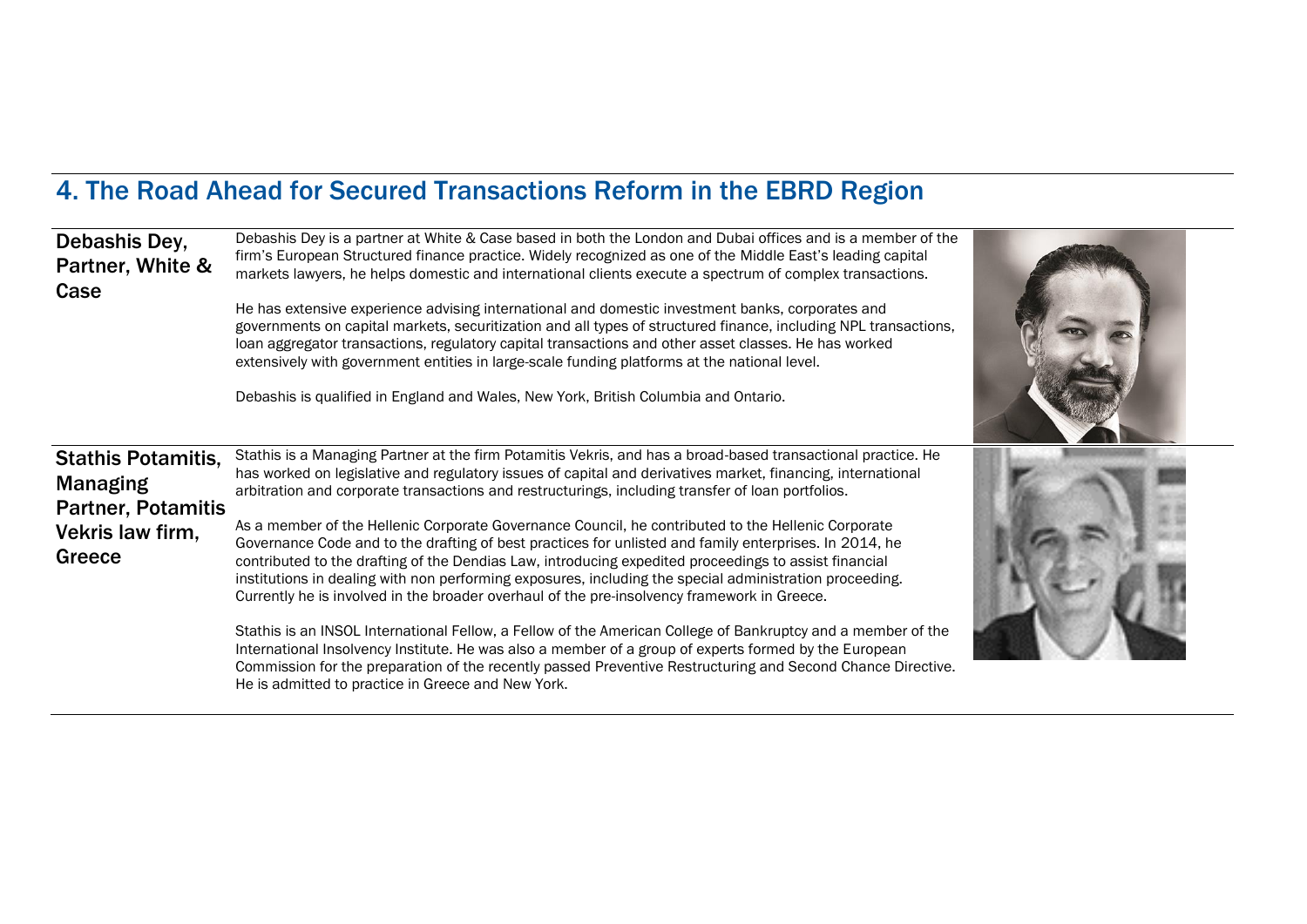#### 4. The Road Ahead for Secured Transactions Reform in the EBRD Region

#### Professor Tibor **Taiti, Central** European **University**

Tibor Tajti (Thaythy) is a Professor of Law (since 2002), the Chair of the International Business Law Program (since 2015) and the former Director of the Doctoral Program (2007-2015) of the Legal Studies Department of Central European University, Budapest. Besides delivering doctoral-level seminars, the courses taught by him as part of the master's (LL.M.) program include comparative bankruptcy and secured transactions law, the regulatory environment of business, law for small and mid-scale start up enterprises, the legal aspects of corporate finance as well as capital markets and securities regulation.

He is also a recurrent visiting faculty of the China-European Union School of Law, Beijing, China teaching insolvency law.

Professor Tajti's primary fields of expertise include bankruptcy and secured transactions law, corporate governance, and finance and securities (financial) regulations. He approaches each of these areas from the perspective of comparative law and the law-growth nexus, the latter focusing on selected legal tools whereby development can be boosted to fit the fast-changing and technology-dependent 21<sup>st</sup> century. He was recipient of the Swiss Dr. Elemér Hantos Prize in 2005 and the CEU Distinguished Teacher Award in 2015.

#### 5. Efficiency of Court and Enforcement Procedures – Is Digitalisation the Answer?

| Veronica<br>Bradautanu,                         | Veronica Bradautanu is a Counsel in the EBRD's Legal Transition Team working on dispute resolution and<br>judicial capacity building. The Legal Transition Team is part of the EBRD Legal Department and it is working to<br>promote an investor-friendly, transparent and predictable legal environment in the EBRD countries of                                                                                                                                                                                                                     |  |
|-------------------------------------------------|-------------------------------------------------------------------------------------------------------------------------------------------------------------------------------------------------------------------------------------------------------------------------------------------------------------------------------------------------------------------------------------------------------------------------------------------------------------------------------------------------------------------------------------------------------|--|
| <b>EBRD Counsel,</b><br><b>Legal Transition</b> | operations.                                                                                                                                                                                                                                                                                                                                                                                                                                                                                                                                           |  |
| Team.                                           | While at the Bank, Veronica's work spans a variety of initiatives in legal reform and capacity building, including<br>assessment of bailiffs regimes in EBRD countries and reform of bailiffs' systems in Kyrgyzstan, Tajikistan and<br>Ukraine; court capacity building in Romania, Armenia, Bulgaria and other countries; and establishing mediation<br>frameworks in Moldova and Serbia.                                                                                                                                                           |  |
|                                                 | Before joining the Bank, Veronica worked for the National Securities Commission in Moldova and law firm<br>Turcan & Cazac in Moldova. She went on to become a legal consultant based in London for the IFC<br>(International Finance Corporation), World Bank and on EU law reform projects. She has worked on insolvency<br>laws in Western Balkan countries and reform of the Law on Joint Stock Companies in Moldova for purposes of<br>harmonisation with the EU acquis communautaire. Veronica is a New York qualified attorney and has a Master |  |

of Laws degree from State University, Connecticut in the USA.

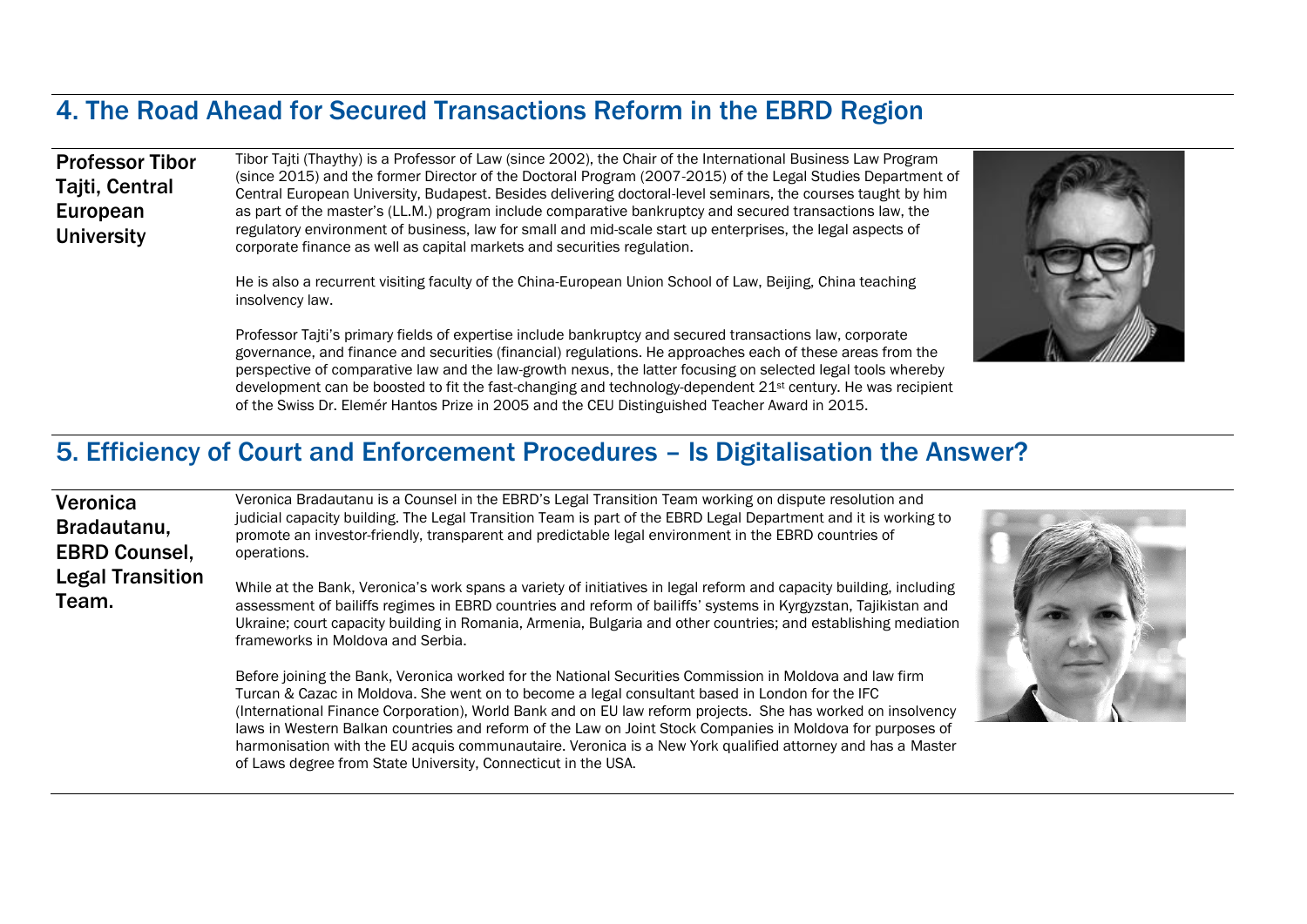#### 5. Efficiency of Court and Enforcement Procedures – Is Digitalisation the Answer?

Giles Allison is a Senior Associate in Clifford Chance's Global Restructuring and Insolvency Group. Giles

| Giles Allison,<br>Senior Associate,<br><b>Restructuring and</b>        | Giles Allison is a Senior Associate in Clifford Chance's Global Restructuring and Insolvency Group. Giles<br>specialises in all aspects of domestic and international insolvency law, particularly litigation involving insolvent<br>entities. He has a particular focus on contentious and advisory work with extensive experience of advising<br>lenders, companies and insolvency officeholders.                                                                                                                                                                                                                                         |  |
|------------------------------------------------------------------------|---------------------------------------------------------------------------------------------------------------------------------------------------------------------------------------------------------------------------------------------------------------------------------------------------------------------------------------------------------------------------------------------------------------------------------------------------------------------------------------------------------------------------------------------------------------------------------------------------------------------------------------------|--|
| <b>Insolvency Group,</b><br><b>Clifford Chance</b>                     | Recent UK matters in which Giles has been involved include the insolvencies of Carillion plc, House of Fraser<br>plc, Thomas Cook and British Steel. He is a member of the Insolvency Lawyers' Association.                                                                                                                                                                                                                                                                                                                                                                                                                                 |  |
| <b>Stephen Harris,</b><br><b>Insolvency</b><br><b>Practitioner, EY</b> | Stephen Harris has specialised in formal insolvency and related matters with Ernst & Young LLP since 1989.<br>He has market-leading experience of restructuring through formal insolvency appointments in major/high<br>profile complex groups and has acted in a number of very high-profile trading administrations. He has<br>undertaken a number of assignments with dominant cross border issues from a European and USA<br>perspective.                                                                                                                                                                                               |  |
|                                                                        | He has unique insight into the practical application of the EC Regulation on Insolvency Proceedings 2000,<br>reinforced most recently through the successful trading of the Nortel Europe entities in administration. He has<br>worked in a vast number of jurisdictions, gaining significant insight into comparative insolvency application. He<br>has advised government offices in the application of formal insolvency, and provided expert evidence to the UK<br>Parliament.                                                                                                                                                          |  |
|                                                                        | Stephen was a founding Co-Chair of the Insolvency Office Holders forum for INSOL (International Association of<br>Restructuring, Insolvency and Bankruptcy Professionals) Europe, and is a member of the DTI (Department of<br>Trade and Industry) Consultation Panel. His most notable professional experience is as a Joint Administrator of<br>19 Nortel Networks European entities, part of a global telecommunications company that spans 18 European<br>jurisdictions.                                                                                                                                                                |  |
| <b>Judge Kersti</b><br>Kerstna-Vaks,                                   | Kersti Kerstna-Vaks has been a judge since 1993. On 1 January 2012, she was appointed to the Civil Chamber<br>of Tartu Court of Appeal. She served as President of Tartu Court of Appeal from April 2012 until April 2019.                                                                                                                                                                                                                                                                                                                                                                                                                  |  |
| <b>Tartu Appeal</b><br>Court, Estonia                                  | She specialises in civil cases and has accumulated considerable experience in adjudicating insolvency cases.<br>She participated as a lecturer in insolvency law in a number of in-service training courses organised for<br>Estonian judges, attorneys, prosecutors and insolvency practioners. She is also a member of the Expert<br>Committee for Insolvency Law at the Ministry of Justice of Estonia.<br>Judge Kerstna-Vaks has been a member of INSOL (International Association of Restructuring, Insolvency and<br>Bankruptcy Professionals) Europe Judicial Wing and is the author of several articles on the topics of insolvency |  |

law as well asco-author of *The Commentaries to the Code of Civil Procedure of Estonia.*